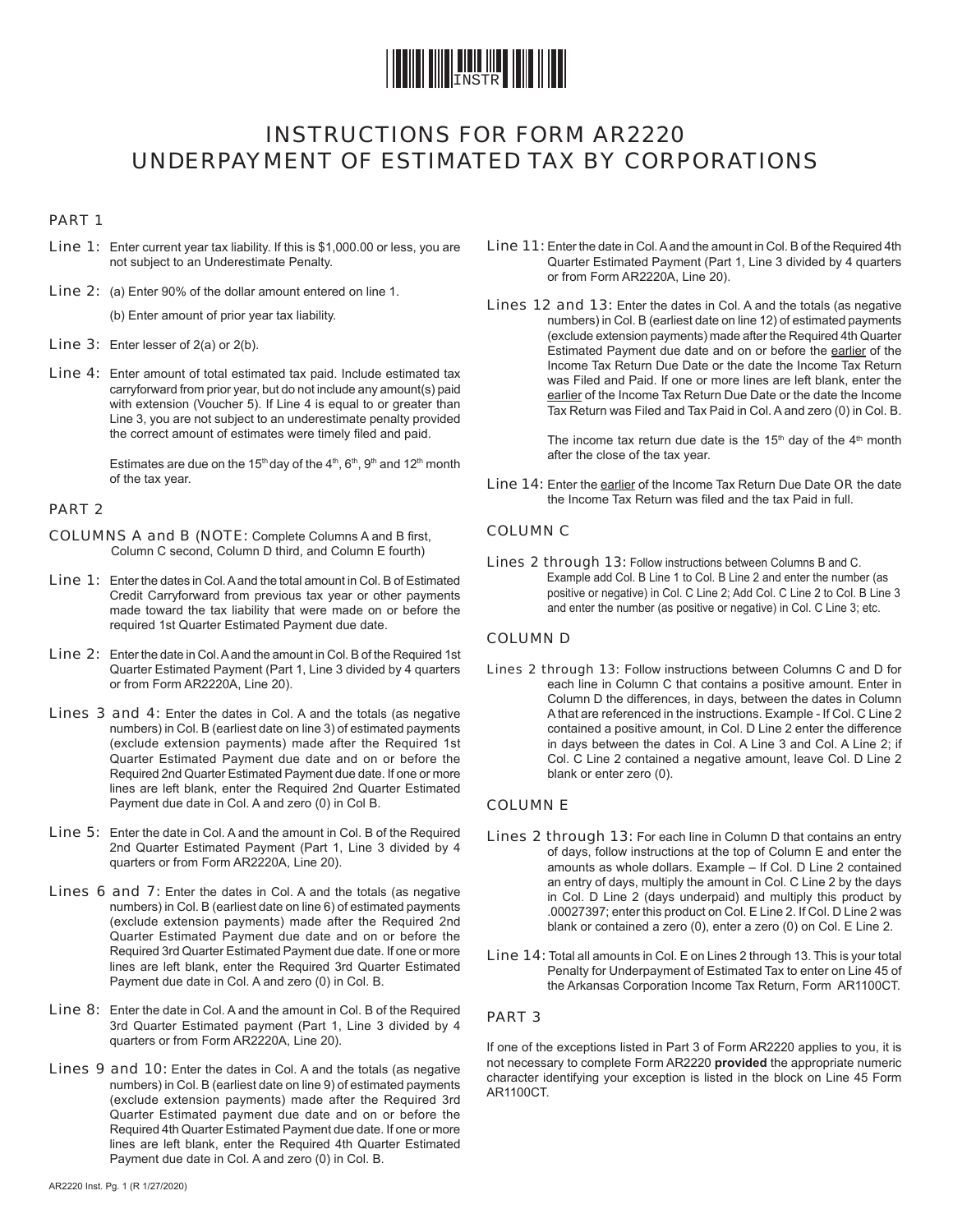

# Example 1 for AR2220 Form

Est. Tax Carryforward Estimated Extension

03/15/21 \$3,144 05/15/21 \$7,044 06/15/21 \$1,244

Taxpayer: ABC Corporation Tax Year End: 06/30/21 Current Year Tax Liability: \$18,418 Due Date of Return: 10/15/21 Date Return Filed: 10/15/21 Previous Year Tax Liability: \$18,624 from Prior Tax Year: \$0.00 Pymts Made: 10/15/20 \$4,144 Pymt Made: 10/15/21 \$1,000

NOTE: Part 3 of the AR2220 Form not included below due to space limitations

## State of Arkansas UNDERPAYMENT OF ESTIMATED TAX BY CORPORATIONS AR2220

| Corporation<br><b>ABC Corporation</b>                                                                        | 98-7654321 |        |      |
|--------------------------------------------------------------------------------------------------------------|------------|--------|------|
| <b>DETERMINING TAX AMOUNT REQUIRED TO BE ESTIMATED (Round all entries to whole dollars)</b><br><b>PART 1</b> |            |        |      |
|                                                                                                              |            | 18,418 | 1001 |
| (If Line 1 is \$1,000 or less, you are not subject to an underestimate penalty)                              |            |        |      |
|                                                                                                              |            | 16,576 | 100  |
|                                                                                                              |            | 18,624 | 100  |
|                                                                                                              |            | 16,576 | 100  |
|                                                                                                              |            | 15,576 | 100  |
|                                                                                                              |            |        |      |

**(If Line 4 is equal to or greater than Line 3 you are not subject to an underestimate penalty, provided the correct amount of** 

quarterly estimated tax payments, as entered in Part 2, Lines 2, 5, 8, and 11, were timely filed and paid)

#### PART 2 COMPUTATION OF UNDERESTIMATED PENALTY **(Round all entries to whole dollars)**

| <b>NOTE:</b> Complete Columns A and B first, Column C<br>A |                                                               |               |         | B                    |   |               | $\mathbf{C}$   |                               | D           | E            |
|------------------------------------------------------------|---------------------------------------------------------------|---------------|---------|----------------------|---|---------------|----------------|-------------------------------|-------------|--------------|
|                                                            | second, Column D third, and Column E fourth.                  | Date          |         | Amounts              |   |               | Cumulative     |                               | Days        | Penalty      |
|                                                            |                                                               |               |         | Enter pmts.          |   |               |                |                               | Col.        | Col. C X     |
|                                                            |                                                               |               |         | as $(-)$             |   |               | Underpay $(+)$ |                               | $C (+)$     | Col. $D$ $X$ |
|                                                            | 1. Estimated Credit Carryforwards and Payments made           |               |         |                      |   |               | Overpay (-)    |                               | Amts.       | .00027397    |
|                                                            | on or before the 1 <sup>st</sup> Quarter Due Date:            | 10/15/20      |         | < 4,144.00 >         |   |               |                |                               | Only        |              |
|                                                            | 2. Required 1st Quarter Estimated Payment:                    | 10/15/20      |         | 4,144.05             |   | $B1+B2=$      | 0.05           | $A3-A2=$                      | 61          | $\mathbf{0}$ |
|                                                            | 3. Est. Pmt. made after Col. A, Ln.2 and on or before         |               |         |                      |   |               |                |                               |             |              |
|                                                            | Col. A, Ln. 5. If blank, enter Col. A, Ln. 5 date in Col. A:  | 12/15/20      | $\prec$ | 0                    | > | $C2+B3=$      | 0.05           | $A4-A3=$                      | 0           | 0            |
|                                                            | 4. Est. Pmt. made after Col. A, Ln. 3 and on or before        |               |         |                      |   |               |                |                               |             |              |
|                                                            | Col. A, Ln. 5. If blank, enter Col. A, Ln. 5 date in Col. A:  | $12/15/20$  < |         | $\mathbf 0$          | > | $C3 + B4 =$   | 0.05           | $A5-A4=$                      | $\mathbf 0$ | 0            |
|                                                            | 5. Required 2 <sup>nd</sup> Quarter Estimated Payment:        | 12/15/20      |         | 4,144.05             |   | $C4 + B5 =$   | 4,144.10       | $A6-A5=$                      | 91          | 103.32       |
| 6.                                                         | Est. Pmt. made after Col. A, Ln. 5 and on or before           |               |         |                      |   |               |                |                               |             |              |
|                                                            | Col. A, Ln. 8. If blank, enter Col. A, Ln. 8 date in Col. A:  | 03/15/21      |         | $\vert$ < 3,144.00 > |   | $C5+BB=$      | 1,000.10       | $A7-A6=$                      | 0           | 0            |
|                                                            | 7. Est. Pmt. made after Col. A, Ln. 6 and on or before        |               |         |                      |   |               |                |                               |             |              |
|                                                            | Col. A, Ln. 8. If blank, enter Col. A, Ln 8 date in Col. A:   | 03/15/21      | $\,<$   | $\Omega$             |   | $C6+B7=$      | 1,000.10       | $A8-A7=$                      | $\Omega$    | $\Omega$     |
|                                                            | 8. Required 3rd Quarter Estimated Payment:                    | 03/15/21      |         | 4,144.05             |   | $C7+B8=$      | 5,144.15       | $A9-A8=$                      | 61          | 85.97        |
|                                                            | 9. Est. Pmt. made after Col. A, Ln. 8 and on or before        |               |         |                      |   |               |                |                               |             |              |
|                                                            | Col. A, Ln. 11. If blank, enter Col. A, Ln.1 date in Col. A:  | 05/15/21      |         | < 7,044.00 >         |   | $C8+B9=$      | (1,899.85)     | $A10-A9=$                     | $\Omega$    | $\mathbf 0$  |
|                                                            | 10. Est. Pmt. made after Col. A, Ln. 9 and on or before       |               |         |                      |   |               |                |                               |             |              |
|                                                            | Col. A. Ln.11. If blank, enter Col. A, Ln.11 date in Col. A:  | 06/15/21      |         | < 1,244.00           |   | $C9 + B10 =$  | (3, 143.85)    | $A11-A10=$                    | 0           | 0            |
|                                                            | 11. Required 4th Quarter Estimated Payment:                   | 06/15/21      |         | 4,144.05             |   | $C10 + B11 =$ | 1,000.20       | $A12-A11=$                    | 122         | 33.43        |
|                                                            | 12. Est. Pmt. made after Col. A, Ln. 11 and on or before      |               |         |                      |   |               |                |                               |             |              |
|                                                            | Col. A. Ln 14. If blank, enter Col. A. Ln.14 date in Col. A:  | 10/15/21      | $\,<$   | $\mathbf 0$          | > | $C11 + B12 =$ | 1,000.20       | $A13-A12=$                    | $\mathbf 0$ | 0            |
|                                                            | 13. Est. Pmt. made after Col. A, Ln. 12 and on or before      |               |         |                      |   |               |                |                               |             |              |
|                                                            | Col. A, Ln.14. If blank,, enter Col. A, Ln.14 date in Col. A: | 10/15/21      | $\,<$   | $\mathbf 0$          | > | $C12 + B13 =$ | 1,000.20       | $A14-A13=$                    | $\mathbf 0$ | 0            |
|                                                            | 14. Earlier of the Income Tax Return Due Date or the Income   |               |         |                      |   |               |                |                               |             |              |
|                                                            | Tax Return Filed Date with complete Tax Payment:              | 10/15/21      |         |                      |   |               |                | Total Penalty (Total Col. E): |             | 222.72       |

AR2220 Inst. Pg. 2 (R 8/20/2020)